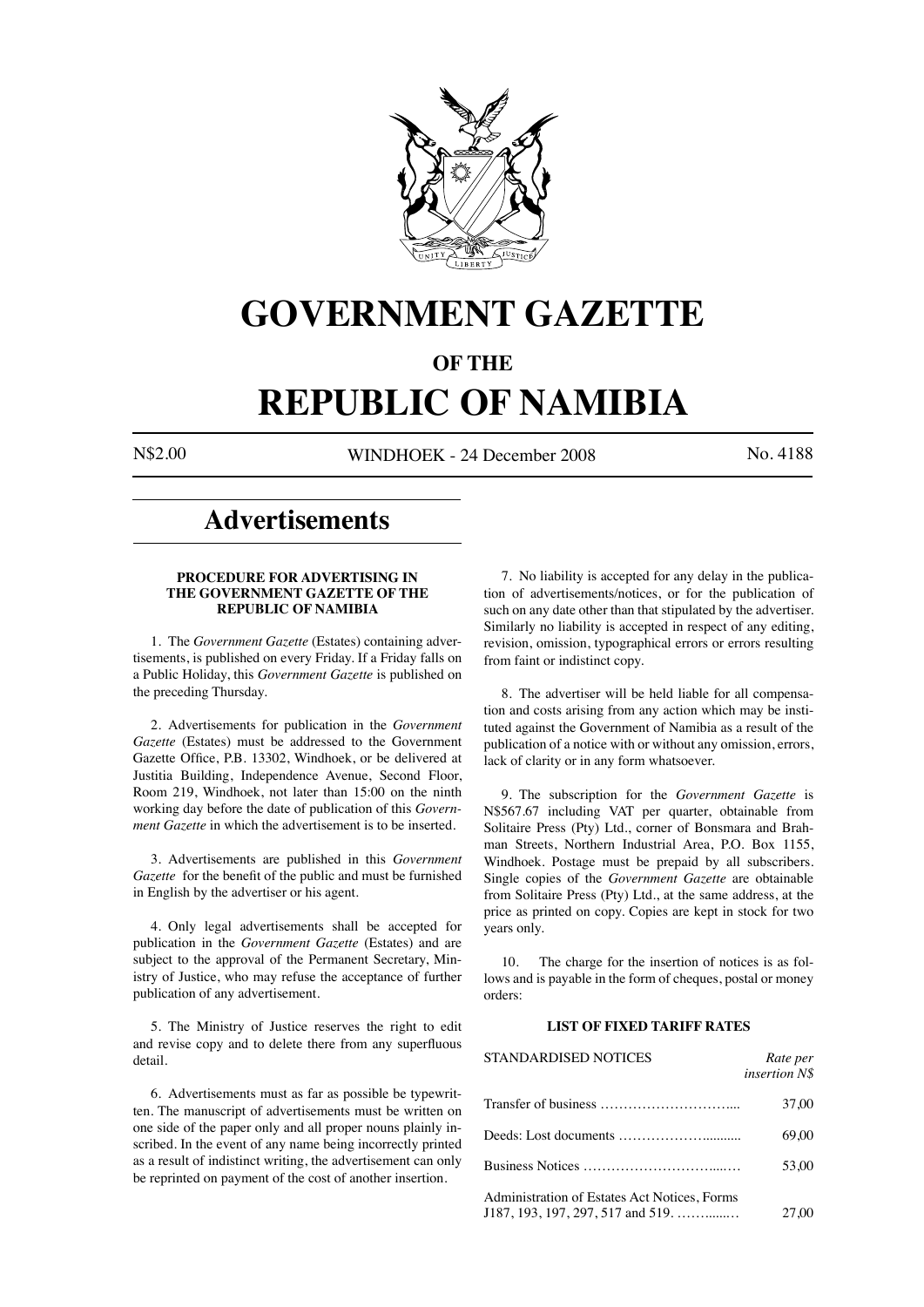| Insolvency Act and Company Act Notices:                                                                                                                | 48,00  |
|--------------------------------------------------------------------------------------------------------------------------------------------------------|--------|
| N.B. Forms 2 and 6 additional statements according<br>to word count table, added to the basic tariff.                                                  | 333,00 |
| Naturalisation notices (including a reprint for the                                                                                                    | 27,00  |
| Unclaimed moneys - only in the Government<br>Gazette, closing date 15 January (per entry of                                                            | 13,00  |
|                                                                                                                                                        | 53,00  |
|                                                                                                                                                        | 27,00  |
| <b>NON-STANDARDISED NOTICES</b>                                                                                                                        |        |
| Company notices:                                                                                                                                       |        |
| Short notices: Meetings, resolutions, offers of<br>compromise, conversions of companies, voluntary<br>windings-up, etc.: closing of members' registers |        |
| for transfer and/or declarations of dividends                                                                                                          | 120.00 |
| Declaration of dividends with profit statements,                                                                                                       | 267,00 |

| Long notices: Transfers, changes in respect of |        |
|------------------------------------------------|--------|
| shares or capital, redemptions, resolutions,   |        |
|                                                | 373,00 |

# **FORM J 193**

#### **NOTICE TO CREDITORS IN DECEASED ESTATES**

All persons having claims against the estates mentioned below are hereby called upon to lodge their claims with the executors concerned, within 30 days (or otherwise as indicated) calculated from the date of publication hereof. The information is given in the following order: Estate number, surname and Christian names, date of birth, identity number, last address, date of death; surviving spouse's names, surname, date of birth and identity number; name and address of executor or authorised agent, period allowed for lodgement of claims if other than 30 days.

 1387/2008 HAMILTON Lawrence Johannes, Windhoek, 19 February 1932, 3202190100161, 2 Sinclair Flats, Windhoek, 29 August 2008. M.W.G. Liebenberg, Van Heerden, Liebenberg & Co., P.O. Box 13, Mariental.

581/2008 GUEDES QUINHONES Octavio Jose Barroso de Oliveira, 5 February 1946, 01/50010127550008, 38 Perlhun Street, Tauben Glen, Windhoek, 4 May 2008. Tjitemisa & Associates, No. 5 Webb Street, Windhoek, Namibia.

 $\overline{\phantom{a}}$  , which is a set of the set of the set of the set of the set of the set of the set of the set of the set of the set of the set of the set of the set of the set of the set of the set of the set of the set of th

#### **IN THE HIGH COURT OF NAMIBIA CASE NO: (P) I2063/2008**

In the matter between:

**STANDARD BANK NAMIBIA LIMITED** Plaintiff

|                                            | 120.50 |
|--------------------------------------------|--------|
| Liquidators' and other appointees' notices | 80.00  |
|                                            |        |
|                                            | 120.00 |
| SALES IN EXECUTION AND OTHER PUBLICSALES:  |        |
|                                            | 207.00 |
| Public auctions, sales and tenders:        |        |
|                                            | 69.00  |
|                                            | 171,00 |
|                                            | 253.00 |

#### ORDERS OF THE COURT

| Provisional and final liquidations or                                |        |
|----------------------------------------------------------------------|--------|
|                                                                      |        |
| Reduction of change in capital mergers, offers                       |        |
|                                                                      | 157.00 |
| Judicial managements, <i>curator bonis</i> and similar               |        |
|                                                                      | 373.00 |
| Extension of return date $\dots \dots \dots \dots \dots \dots \dots$ | 48.00  |
| Supersession and discharge of petitions (J.158)                      | 40.00  |

11. The charge for the insertion of advertisements other than the notices mentioned in paragraph 10 is at the rate of N\$13,00 per cm double column. (Fractions of a cm must be calculated as a cm).

12. No advertisements shall be inserted unless the charge is prepaid. Cheques, drafts, postal or money orders must be made payable to the Ministry of Justice, Private Bag 13302, Windhoek.

### **JOHANNA KATRINA CAROLISSEN** Defendant

#### **NOTICE OF SALE IN EXECUTION**

IN EXECUTION of a judgment granted by the above Honourable Court on **11 AUGUST 2008**, the following immovable property will be sold without reserve and "voetstoots" by the Deputy Sheriff for the district of **WINDHOEK** on T**UESDAY, 11 FEBRUARY 2009** at **11h00** in front of the under-mentioned dwelling:

- CERTAIN: (A) Section No, 2 as shown and more fully described on Sectional Plan No. 82/ 1995 in the building or buildings known as Witvalk Court situate at Khomasdal, Extension No. 9, in the Municipality of Windhoek of which the floor area, according to the said Section Plan is 99 (ninety nine) square meters in extent; and
	- (B) an undivided share in the common property in the land and building or buildings as shown and more fully described on the said sectional plan, apportioned to the said section in accordance with the participation quota of the said section,

Held under Certificate of Registered Section Title Number 82/1995(2)(unit) dated 20 July 1995.

Subject to the conditions contained therein.

IMPROVEMENTS: Garage Verandah

and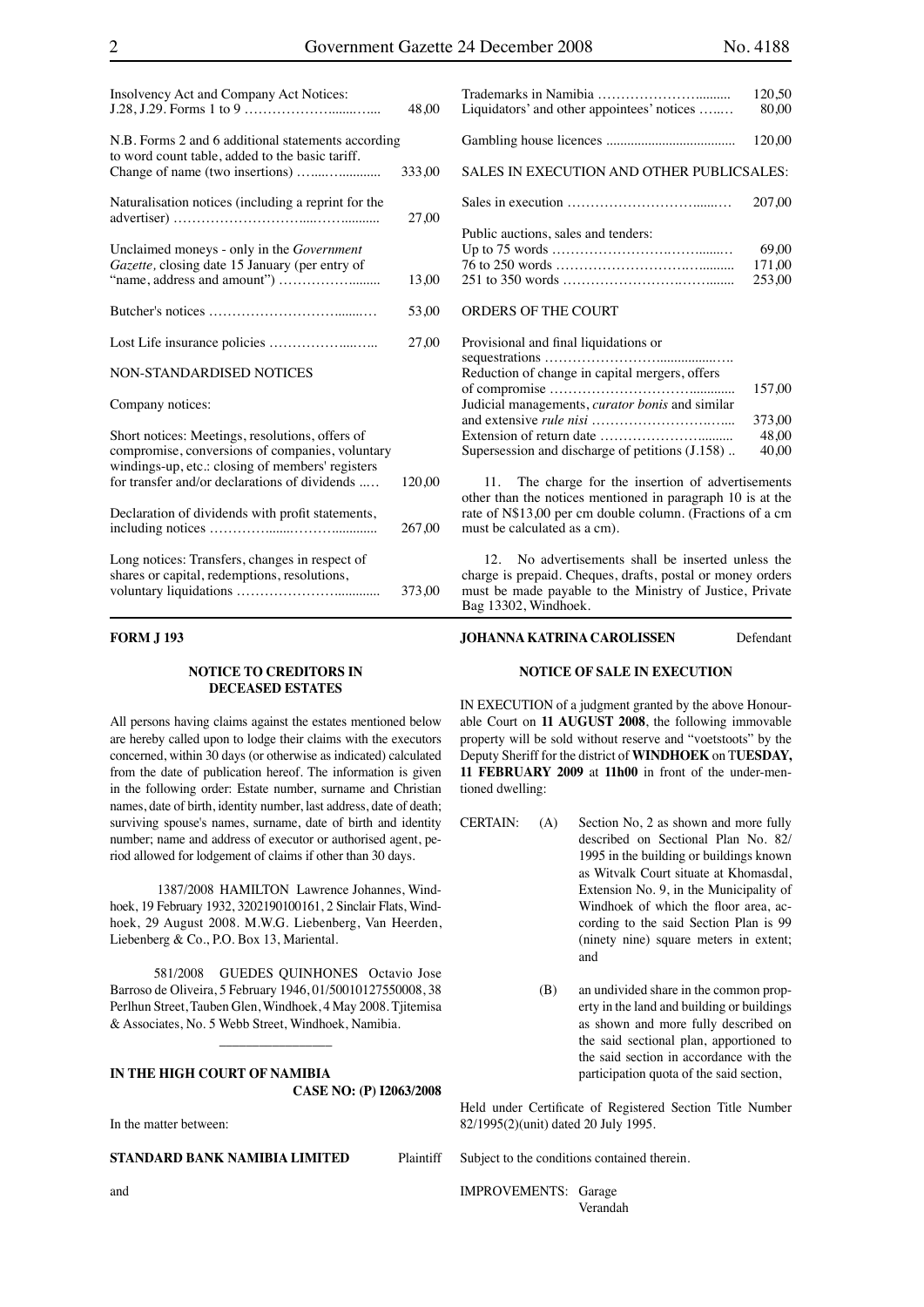3 x Bedrooms Bathroom (Bath, Toilet, Washbasin) Kitchen Lounge

The "Conditions of Sale in Execution" will lie for inspection at the office of the Deputy Sheriff, Windhoek and at the Plaintiff's Legal Practitioners, Behrens & Pfeiffer, at the under-mentioned address.

DATED at WINDHOEK on this 11th day of DECEMBER 2008.

BEHRENS & PFEIFFER R.P. BEHRENS LEGAL PRACTITIONER FOR PLAINTIFF 2ND FLOOR, SUITE 203 MAERUA PARK BLDG. CENTAURUS ROAD **WINDHOFK** 

**IN THE HIGH COURT OF NAMIBIA CASE NO: (P) I 2907/2008**

\_\_\_\_\_\_\_\_\_\_\_\_\_\_\_\_\_

In the matter between:

# **STANDARD BANK NAMIBIA LIMITED** Plaintiff

and

#### **PIUS GODHARD MANNETTI** Defendant

#### **NOTICE OF SALE IN EXECUTION**

IN EXECUTION of a judgment granted by the above Honourable Court on **17 OCTOBER 2008**, the following immovable property will be sold without reserve and "voetstoots" by the Deputy Sheriff for the district of **WINDHOEK** on **THURS-DAY, 12 FEBRUARY 2009** at **11h00** in front of the undermentioned dwelling:

CERTAIN: Erf No. 4722, Katutura (Extension No. 12) SITUATE: In the Municipality of Windhoek Registration Division "K" Khomas Region MEASURING: 470 (four seven nil) square meters HELD BY: Deed of Transfer No. T 4265/2005 SUBJECT: To the conditions therein contained. IMPROVEMENTS: Ground Floor: Double Garage, Porch, Pantry/laundry, Kitchen, Dining Room, Hall, Study, Lounge, TV Room, Bar, Bathroom, (Toilet, Washbasin) First Floor: Family Room, Balcony, 2 x Bedrooms,

Bathroom (Shower, Bath, Toilet, Washbasin), Separate Toilet & Washbasin, Main Bedroom En-suite, (Bath, Washbasin, Toilet)

The "Conditions of Sale in Execution" will lie for inspection at the office of the Deputy Sheriff, Windhoek and at the Plaintiff's Legal Practitioners, Behrens & Pfeiffer, at the under-mentioned address.

DATED at WINDHOEK on this 11th day of DECEMBER 2008.

BEHRENS & PFEIFFER PER: R.P. BEHRENS LEGAL PRACTITIONER FOR PLAINTIFF 2ND FLOOR, SUITE 203 MAERUA PARK BLDG. CENTAURUS ROAD WINDHOEK

#### **NOTICE OF LOST LAND TITLE NO. 260**

 $\overline{\phantom{a}}$  , where  $\overline{\phantom{a}}$ 

Notice is hereby given that I, **Hendrik Daniel Beukes** intend to apply for a certified copy of:

| <b>CERTAIN:</b>  | Erf No. Rehoboth C260   |
|------------------|-------------------------|
| MEASURING:       | $1177 \text{ m}^2$      |
| SITUATE:         | In the Town of Rehoboth |
| DATED:           | 9 Iune 1994             |
| the property of: | Emma Johanna Vries      |

All persons who object to the issue of such copy are hereby required to lodge their objections in writing with the Registrar within three weeks from the publication of this notice.

Dated at Rehoboth, this 5th day of November 2008.

H.D. BEUKES P.O. BOX 3715 **REHOROTH** 

#### **THE ALIENS ACT, 1937 NOTICE OF INTENTION OF CHANGE OF SURNAME**

 $\overline{\phantom{a}}$  , where the contract of the contract of the contract of the contract of the contract of the contract of the contract of the contract of the contract of the contract of the contract of the contract of the contr

I, **MAGDALEENA HINANANYE THOMAS**, residing at Iipanda and employed as a cleaner at Municipality of Outapi, intend applying to the Minister of Home Affairs for authority under section 9 of the Aliens Act, 1937, to assume the surname **AMUKWA** for the reasons that **THOMAS** is my father's first name and **AMUKWA** is his surname, so I want to assume his surname **AMUKWA**.

I previously bore the name **MAGDALEENA HINANANYE THOMAS.**

Any person who objects to my assumption of the said surname of **AMUKWA** should as soon as may be lodge his or her objection, in writing, with a statement of his or her reasons therefor, with the Magistrate of Windhoek.

\_\_\_\_\_\_\_\_\_\_\_\_\_\_\_\_\_

**M.H. THOMAS P.O. BOX 853 OUTAPI**